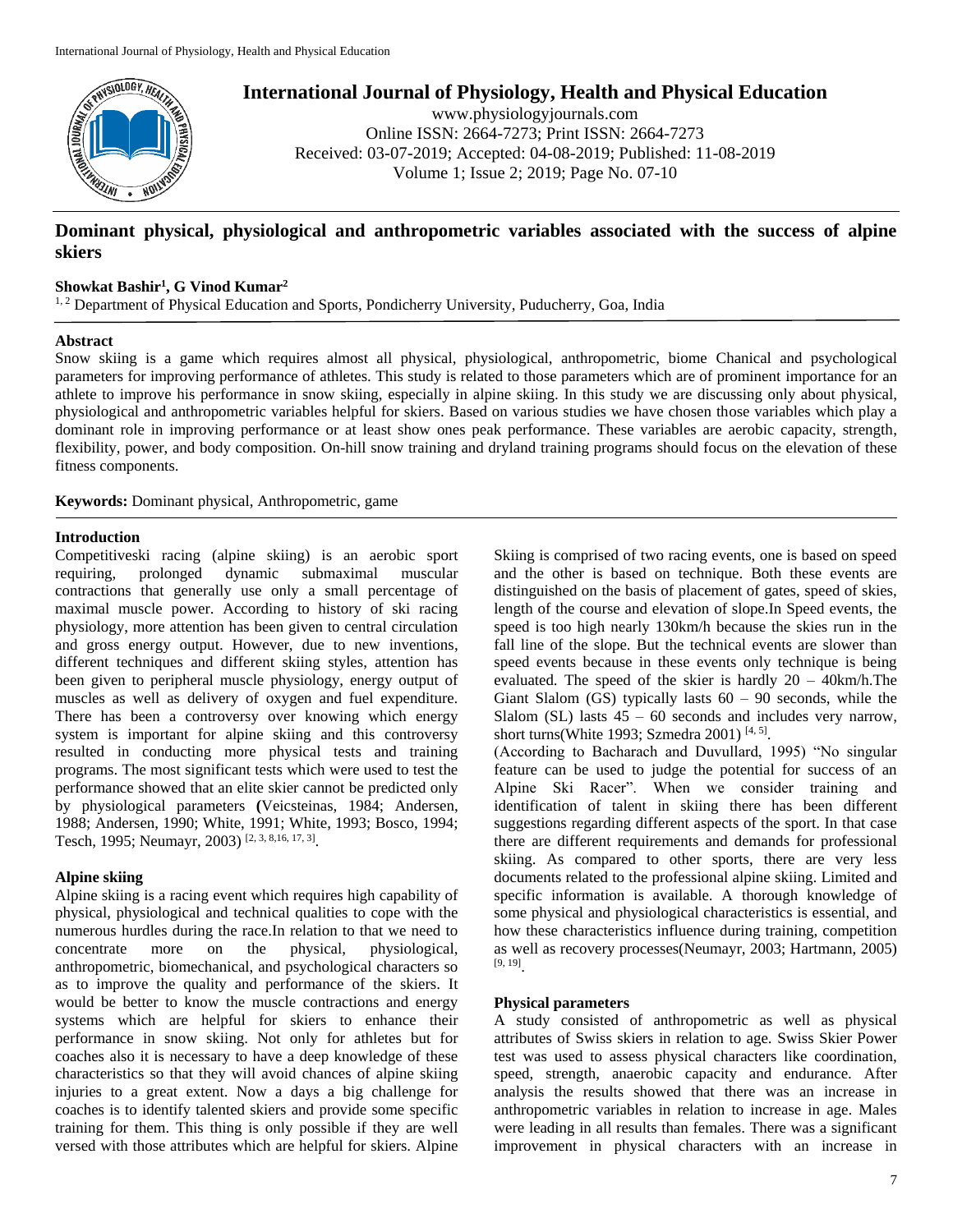age(Gorski, 2014).Another study is based on three groups of skiers (national, divisional and club skiers). In this study physical and physiological characteristics were assessed. It was realized that club skiers were weaker than divisional skiers and consistently divisional skiers were weaker than national skiers. There was no difference in skinfolds, flexibility and kinetic strength (Brown, 1983)<sup>[25]</sup>.

#### **Knee extension strength**

The study aims to examine the effect of knee extension strength on performance of alpine skiers. It involves 29 subjects above the age of 15 years. Anthropometric variables such as height and weight were also tested. It was found that there was no correlation between isometric knee extension strength and racing performance. But the skier's height was important for racing performance (Benjamin, 2007).Successful skiers are having strong legs as measured by isometric and isokinetic contractions through knee extension. It can be due to long durations of crouched positions and hence there is a significant correlation between performance and leg strength among downhill skiers and giant slalom skiers (Anderson, 1988)<sup>[16]</sup>.

## **Muscular Strength**

According to(Berg, 1995) <sup>[20]</sup> skiers have significant leg strength. Previously it was studied that strength is the essential for performance of US ski team(Tesch, 1978; Haymes, 1980)<sup>[13,</sup> <sup>17]</sup>. In relation to the previous studies the current studies show that no correlation has been found between strength and World Cup ranking(Andersen, 1988; Neumayr, 2003). The real studies stated that downhill skiers have more strength than other discipline skiers. Moreover no research shows that there is a difference among Technical, Speed or Combined skiers on the basis of strength(Berg and O., 1999; Neumayr, 2003)<sup>[20, 14]</sup>. However, it has been also studied that skiers have to withstand high forces and loads during skiing. So, in that case insufficient strength is not good for skier to overcome injuries and forces(Hintermeister, 1995; Berg and O., 1999)<sup>[12, 20]</sup>.Alpine skiing is an intensive activity which lasts between 90 to 120 seconds and hence high contraction forces like isometric and eccentric forces are needed. These contractions depend on the blood flow to the muscles that are working. But later on these muscle fibers are not able to sustain the intensity. It may be because of reduction of oxygen delivery to the working muscles. Due to this, fatigue occurs in the muscles and deficiency of motor control may decrease performance (Ferguson, 2010).

#### **Muscle property**

One of the studies is based on assessing the physiological demands and characters of elite skiers. The elite skiers have a high maximum aerobic power. Anaerobic capacity also provides more than half energy. Knee extension strength is also important for better performance in skiing (Tesch, 1995).

#### **Power**

Alpine skiing includes uploading and unloading, mostly at the time of jumping. Moreover,when the duration of the events is between 50 seconds to 2.50 minutes in that case endurance and power are essential. A study was conducted on 27 elite skiers. The power variables were analyzed and it was realized that performance improvement is needed, peak power should be measured. As power is an important aspect in alpine skiing. In order to avoid the effect of bumps or sudden untoward, power should be created quickly. But there is no need of peak power (Patterson *et al*., 2009) [23] .

### **Flexibility**

Flexibility is essential for injury prevention and stability in range of motion and there was a least difference among National, Divisional and club male skiers (Brown and Wilkinson 1983; Andersen and Montgomery, 1988)<sup>[23, 16]</sup>.

#### **Aerobic Power**

The objective of the study was to find out physical and physiological attributes of world cup skiers. The study includes 20 female and 28 male skiers who were tested during 1997 to 2000. Many physical variables including age, height, body mass, body mass index, percent body fat and circumference of thigh were examined while as, the physiological parameters included aerobic power and lower limb strength. Performance was judged on the basis of ranking in world cup. The study results show that there is strong correlation between aerobic power and performance. Moreover, muscle strength is also important for alpine skiers (Neumayr *et al.*, 2003)<sup>[25]</sup>. During skiing alpine skiers aerobic demands reach upto 90 to 95 percent of maximal aerobic power. Heart rate reaches upto its optimal limit at the later part of the race. It was studied that elite skiers are having high VO<sub>2max</sub> (Anderson, 1988)<sup>[16]</sup>.A number of authors have tested the effect of aerobic power on ski racing, and there has been a disagreement among them whether it is important or not (Bacharach, 1995)  $[3]$ . According to (Tesh, 1995) [8] , maximum aerobic power is least important for successful alpine skiing (White and Johnson,1993) also stated that aerobic power is somehow important but it does not affect the performance of skiers. Comparing the above mentioned studies, a recent study was conducted on world dominating Austrian National Team, and it showed that aerobic power is highly correlated with the performance of alpine skiers (Neumayr, 2003) <sup>[28]</sup>. It has been evaluatedwhether physiological power test ishelpful to categorize elite alpine skiers. Total 61 subjects were grouped into three categories such as regional, national and international on the basis of competition results. Many tests were used to evaluate body composition, aerobic and anaerobic power. It showed that average work from repeated jumps, absolute power for vertical jump, Wingate endurance were important for men and for women average work from repeated jump, absolute and vertical relative jump power, Wingate power were important. Fat free mass is essential for both sexes(White, 1991)<sup>[18]</sup>.

# **Anthropometric attributes**

The study aimed to compare the anthropometric attributes of three elite alpine skier groups. The study was conducted on the Italian national World Cup team, in 3years (1982, 1999 and 2005). Total 89 males were analyzed on the basis of age, height and body mass index, percent body fat and lean body mass. There was a difference in results in the year 1982 and 1999. In 1999 skiers were older, heavier and of raised body mass index. Body fat was lower and lean body mass was higher. There was no significant difference in height. The same results were seen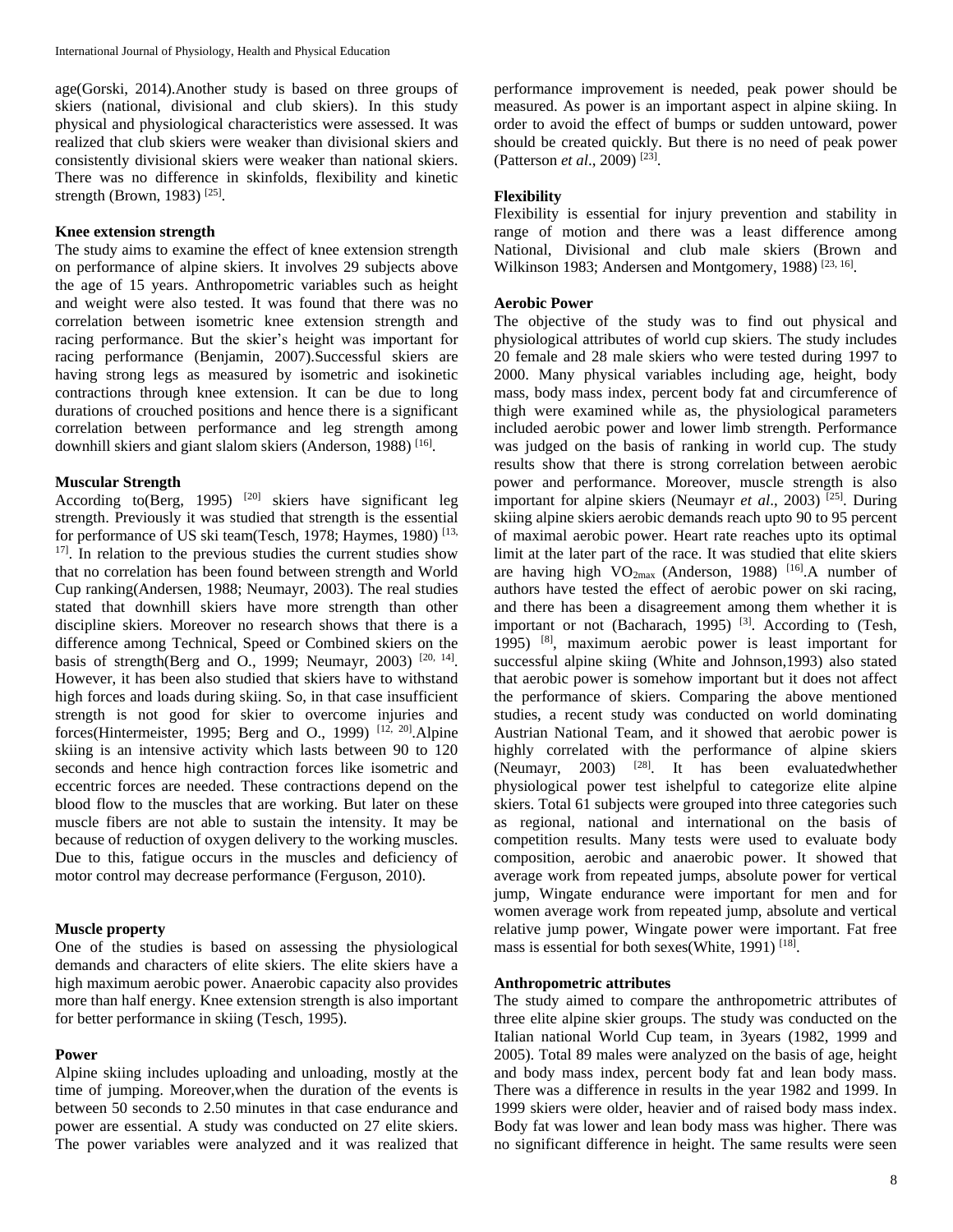in the year 1982 and 2005(Osgnach, 2006)<sup>[26]</sup>. Highly ranked skiers have an average height and body mass. Nowadays best performing skiers are taller than ancient time skiers. Moreover, slalom skiers are more-lean than other alpine skiers like in giant slalom and super giant slalom. Downhill skiers are heaviest of all (Anderson, 1988)<sup>[4]</sup>.

# **Age Effect**

The current study focuses to find out the effect of aging on skiing performance. In this study 6996 participants were tested for 8 years. The Swiss Ski Power test was used which includes anthropometric variables and physical variable such as coordination and speed, endurance and strength. The results show that there was a relative age affect in all male and female skiers. Male skiing performance was not affected but female performance was affected. Physical tests were also influenced by relative age effect except upper body limb strength (Gorski, 2014) [19] .

#### **Morphology**

The study is based on correlation analysis among morphology and ranking in alpine skiing based on gender. Total 58 skiers were selected for the study and were grouped into technical and speed events in relation to their ranking at international competition. Based on gender and age, Body Mass Index, skinfolds and somatotype were tested and then analyzed using bivariate Pearson correlation. Female speed skiers were having more fat mass than the female technical specialists. There was a slight relation between speed ranking and their body weight. High ranked female speed skiers were associated with high fat mass. High ranked male skiers were low ectomorph (Benjamin Vermeulen, 2017)<sup>[2]</sup>.

# **Conclusion**

Inconclusion we can say thatpeak performance of skiers is not related to a single variable. But it depends on several physical, physiological and anthropometric variables. Almost all the physical, physiological and anthropometric variables are essential for peak performance but the most important parameters are aerobic power, muscular strength, power, flexibility, lean mass and height of the athlete. Regarding strength we can say that strength is not only important for performance improvement but also essential for prevention of injuries in alpine skiing. There is great relationship between muscle force of lower limbs and alpine skiing performance. Flexibility is also important for prevention of injuries and improvement in strength and stability. While as aerobic capacity is important to meet the energy demands, to attain quick and enough recovery and to bear stress caused by long duration events.

## **References**

- 1. Karlsson, J. Alpine ski physiology: retro and prospectus. *Muller, Bacharach,* Klika, Lindinger, &Schwameder (Eds.,) Science and Skiing. 2005; 3:15-22.
- 2. Veicsteinas, A, Energy cost of and energy sources for alpine skiing in top athletes. Journal of Applied Physiology. 1984; 56(5):1187-1190.
- 3. Andersen RE, *et al*. Physiology of alpine skiing. Sports Medicine. 1984; 6(4):210-221.
- 4. Andersen RE, An on-site test battery to evaluate giant slalom skiing performance. The Journal of sports medicine and physical fitness. 1990; 30(3):276-282.
- 5. White AT, Johnson S. Physiological comparison of international, national and regional alpine skiers. Int J Sports Med. 1991; 12(4):374-378.
- 6. White AT, Johnson SC. Physiological aspects and injury in elite Alpine skiers. Sports medicine (Auckland, NZ). 1993; 15(3):170-178.
- 7. Bosco C, Seasonal fluctuations of selected physiological characteristics of elite alpine skiers. European journal of applied physiology and occupational physiology. 1994; 69(1):71-74.
- 8. Tesch PA. Aspects on muscle properties and use in competitive Alpine skiing. Medicine and science in sports and exercise. 1995; 27(3):310-314.
- 9. Neumayr, G, *et al*. Physical and physiological factors associated with success in professional alpine skiing, 2003.
- 10. Szmedra L, *et al*. Hemoglobin/myoglobin oxygen desaturation during Alpine skiing. Medicine and science in sports and exercise. 2001; 33(2):232-236.
- 11. Bacharach DW. Intermediate and long-term anaerobic performance of elite Alpine skiers. Medicine and science in sports and exercise. 1995; 27(3):305-309.
- 12. Hartmann U, *et al*. Energy supply mechanisms in alpine ski racing–consequences for testing and training. *Science and skiing*, 2005, 67-75.
- 13. Gorski T, *et al*. An anthropometric and physical profile of young Swiss alpine skiers between 2004 and 2011. International journal of sports physiology and performance. 2014; 9(1):108-116.
- 14. Brown SL, Wilkinson JG. Characteristics of national, divisional, and club male alpine ski racers. Medicine and science in sports and exercise. 1993; 15(6):491-495.
- 15. Crockett BA, Jensen RL. Relationship of knee extension strength and anthropometric variables to alpine ski racing success.
- 16. Andersen RE, Montgomery DL. Physiology of alpine skiing. Sports Medicine. 1998; 6(4):210-221.
- 17. Berg HE, Eiken O, Tesch PA. Involvement of eccentric muscle actions in giant slalom racing. Medicine and science in sports and exercise. 1995; 27(12):1666-1670.
- 18. Tesch, P, *et al*. Muscle glycogen depletion and lactate concentration during downhill skiing. Medicine and science in Sports. 1990; 10(2):85-90.
- 19. Haymes EM, Dickinson AL. Relationships between laboratory tests and performance in the alpine skiing events. Journal of the United States Ski Coaches Association. 1980; 4(1):29-32.
- 20. Berg HE, Eiken O. Muscle control in elite alpine skiing. Medicine and science in sports and exercise. 1999; 31(7):1065-1067.
- 21. Hintermeister RA, *et al*. Muscle activity in slalom and giant slalom skiing. Medicine and science in sports and exercise. 1999; 27(3):315-322.
- 22. Ferguson RA. Limitations to performance during alpine skiing. Experimental physiology. 2010; 95(3):404-410.
- 23. Patterson C, *et al*. Power variables and bilateral force differences during unloaded and loaded squat jumps in high